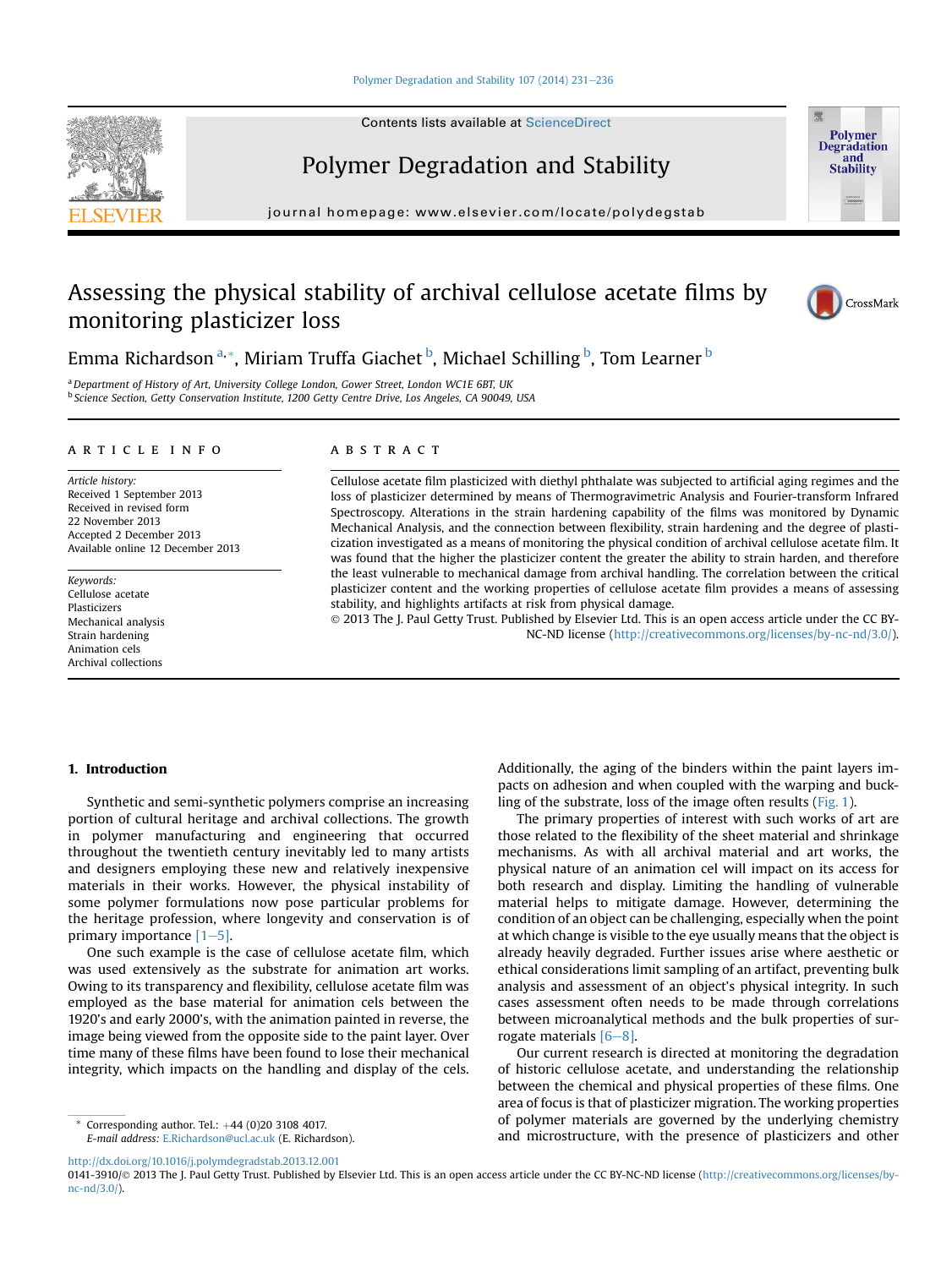<span id="page-1-0"></span>

Fig. 1. Image of a buckling animation cel illustrating loss of mechanical integrity and damage to painted image.

additives greatly affecting molecular interactions, and thermal and mechanical behavior [\[9,10\]](#page-5-0). Due to the type of bonding, volatility, size, and shape of the plasticizer, with time, these substances often migrate to the surface of a plastic altering the working properties of the material. This is often seen as an oily exudate on the surface of the film, in the case of phthalate plasticizers, or as solid triphenyl phosphate crystals. The loss of plasticizer may be promoted by environmental factors as dimensional alterations take place in the polymer network. By the time flexural and visual changes have occurred, the material is often too brittle for safe archival handling and successful remedial conservation treatment, such as paint readhesion, mounting and digitization. Therefore, a monitoring method is needed whereby the percentage plasticizer content can be related to the physical condition of the films, such as flexibility, enabling vulnerable materials to be highlighted in collections.

Although the migration of plasticizers have been studied in fields such as the food industry  $[11-14]$  $[11-14]$  $[11-14]$ , little has been carried out within the heritage sector in regard to object stability  $[15,16]$ . In this preliminary 'proof of concept' study we monitor the change in prolonged flexural properties as a function of plasticizer loss from the polymer matrix. Samples were artificially aged at  $70\,^{\circ}$ C (344 K) and at three different relative humidities. The loss of plasticizer was monitored using Thermogravimetric Analysis (TGA) and transmission Fourier-transform Infrared Spectroscopy (FTIR). Tensile tests were performed to provide information on the brittle behavior illustrating the inverse relationship between strain at break and brittleness. Flexural experiments were conducted using a Dynamic Mechanical Analyzer (DMA) with the modulus monitored as a function of time at constant temperature, in an attempt to mimic archival handling. Investigating two independent microtechniques to assess the physical condition of a cellulose acetate film of a given thickness, offers the possibility of condition monitoring of artifacts, removing the need for large-scale sampling.

#### 2. Materials and methods

# 2.1. Materials

Commercially-available cellulose acetate film was supplied by Goodfellow Inc. The film had a thickness of 0.25 mm and was plasticized with diethyl phthalate (DEP). The presence of additive material was confirmed by pyrolysis-gas chromatography/mass spectrometry (Py-GC/MS). The glass transition (Tg) temperature of the unaged material was determined by differential scanning calorimetry (DSC). A double heating scan was performed over a range of 30  $\degree$ C $-$ 280  $\degree$ C, using a heating and cooling rate of 20 °C min<sup>-1</sup> (20 K min<sup>-1</sup>) under a nitrogen atmosphere. Taking the zero point of the second-derivative curve, the Tg was determined as 124 °C in the first heating run, and 190 °C in the second run after loss of volatiles.

The samples were pre-cut into 10 mm wide strips along the direction of rolling before undergoing artificial aging.

The results presented in this study pertain to cellulose acetate film of a given depth and plasticized with diethyl phthalate. Only proving applicable to material of such dimensions, further calibration curves need to be derived in order to cover a range of film depths. Additionally, given the varying degrees of plasticization offered by differing formulations, investigations are underway to determine the optimum plasticizer content for each of the compositions encountered in animation cels.

# 2.2. Artificial aging

The nature of museum and heritage objects means it is often difficult to acquire samples to enable representative analysis and testing. It is therefore often necessary to use artificial aging regimes to provide degraded test material for modeling and assessment of the likely behavior of aged artifacts. However, some caution is required in the interpretation of the results, due to the varying and competing reactions that may occur at raised temperatures.

Artificial aging conditions were selected to accelerate the degradation of the cellulose acetate and to reflect the types of conditions to which animation cels can be exposed. The choice of aging temperature and respective aging times were based on previous experimental work carried out by Adelstein et al.  $[6,17-19]$  $[6,17-19]$ , and published activation energies for the thermal decay of cellulose acetate  $[20,21]$ . An activation energy of 90.3 kJ mol<sup>-1</sup> was used in the calculations, as quoted by Padfield  $[21]$ , for the degradation of cellulose acetate below 100  $\degree$ C. McBrierty et al. [\[22\]](#page-5-0) reported the loss of diethyl phthalate from cellulose acetate sheets as occurring above 95  $\degree$ C, as shown by the onset of a broad DSC endotherm. Based on this, the artificial aging temperature was maintained at 70 °C (343 K).

The Arrhenius equation was used to calculate the rate of reaction at 70  $\degree$ C (343 K):

$$
k = Ae^{-Ea/RT}
$$
 (1)

where  $k$  is the rate of reaction,  $A$  is the pre-exponential factor, Ea is the activation energy (kJ mol<sup>-1</sup>), R is the gas constant (8.314 JK<sup>-1</sup> mol<sup>-1</sup>) and T is the temperature (K).

The calculated rate of deterioration at 70  $\degree$ C (343 K) is  $1.77 \times 10^{-14}$ , giving a rate increase of 222.

The increased reaction rate was used to determine the equivalent length of aging required to represent natural aging at room temperature (293 K) (Table 1):

| iavit i                                                               |
|-----------------------------------------------------------------------|
| Equivalent aging times for artificial aging at $70\degree$ C (343 K). |

Table 1

| Desired exposure<br>time/years | Desired exposure<br>time/days | Aging time required<br>at 70 $\degree$ C (343 K)/days |
|--------------------------------|-------------------------------|-------------------------------------------------------|
| 10                             | 3652                          | 16                                                    |
| 20                             | 7305                          | 33                                                    |
| 30                             | 10,957                        | 49                                                    |
| 40                             | 14,610                        | 66                                                    |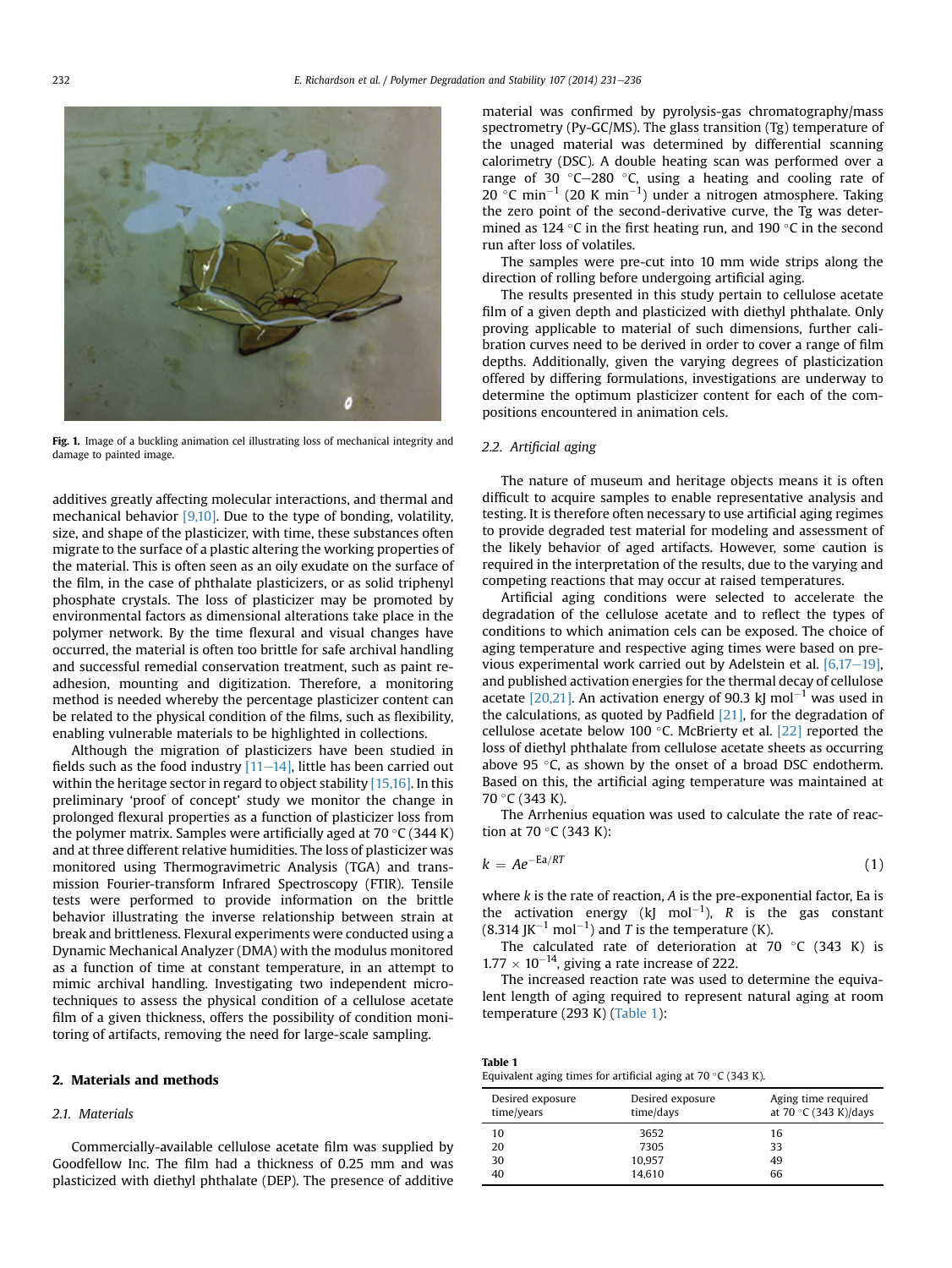Length of Artificial Ageing ¼ Length of Natural Ageing at 20 -<sup>C</sup>=Rate Increase (2)

The samples aged at 70 °C (343 K) were separately subjected to relative humidities (RH) of 33.1  $\pm$  0.2%, 54.4  $\pm$  0.2% and 69.9  $\pm$  0.3% maintained using saturated salt solutions of magnesium chloride, magnesium nitrate and potassium iodide, respectively [\[23\]](#page-5-0). Humidities were monitored using a Vaisala HUMICAP® relative humidity and temperature sensor.

#### 2.3. Thermogravimetric analysis

Thermogravimetric Analysis was carried out after artificial aging to determine the percentage weight-loss of volatile components from the cellulose acetate. Measurements were recorded using a Mettler Toledo TGA/SDTA851e, which permits simultaneous Thermogravimetry and Differential Thermal Analysis (DTA) measurements, using STARe software version 8.10. The cell and furnace were purged with oxygen-free nitrogen at a flow rate of 50 ml min $^{-1}$ , over a temperature range of 30 °C–450 °C at a heating rate of 5  $^{\circ}$ C min<sup>-1</sup> (5 K min<sup>-1</sup>). Samples weighed approximately 5 mg each; both the crucible and sample weights were accurately measured using the software's automated balance function.

### 2.4. Transmission fourier-transform infrared spectroscopy

Transmission Fourier-transform Infrared Spectroscopy was carried out using a Bruker Vertex 70 with a liquid nitrogen cooled MCT detector and Opus software version 6.5. Analysis was performed over a range of 400–4000 cm $^{-1}$ , using a wavenumber resolution of  $2 \text{ cm}^{-1}$  and 64 scan accumulations. Samples were finely powdered and prepared as potassium chloride disks for transmission spectroscopy. Potassium chloride was chosen for the salt window in place of potassium bromide as its refractive index  $(n)$  is closer to that of cellulose acetate,  $n = 1.49, 1.55$  and 1.48 respectively [\[24\].](#page-5-0) The sample chamber was purged with dry air to reduce background interference. Data analysis was carried out using the Integrate function in Thermo Galactic Grams AI software.

#### 2.5. Tensile analysis

Uniaxial tests were performed using an Instron 5885H fitted with a 500 N load cell and the samples secured with pneumatic rubber faced grips. Data acquisitions were made every 100 ms and at a load change of 1 N or greater. Test strips, measuring  $10 \times 80 \times 0.25$  mm, were tested using a modified standard method for the determination of tensile properties of thin plastic sheets, ASTM D882-09 [\[25\],](#page-5-0) using a gauge lengths of 50 mm and a crosshead speed of 5 mm  $min^{-1}$ . Temperature and relative humidity fluctuations averaged 20  $\pm$  3 °C and 50  $\pm$  4%, respectively. Seven replicates from each sample were analyzed, discarding the results from those samples breaking in the grips and calculating the average values for the remaining samples.

#### 2.6. Dynamic mechanical analysis

Dynamic Mechanical Analysis (DMA) was performed using a Tritec DMA 2000 with Triton Technology DMA software version 1.43.06 in time/temperature mode. Flexural properties were determined using a 3-point bend at a constant temperature of 24 °C, performed over a period of 120 min at a frequency of 1.0 Hz. Samples measuring  $20 \times 10 \times 0.25$  mm were subject to a

displacement of 0.25 mm, giving a flexural strain,  $\epsilon$ f, of 0.375% calculated as per ASTM D790-10 [\[26\]](#page-5-0):

$$
\left(\varepsilon f = 6Dd/L^2\right) \tag{3}
$$

where  $D$  is the maximum deflection,  $d$  is the depth of the sample, and  $L$  is the support span, which is taken as the distance between the moving clamp and outer support (half the total length). Changes in flexural modulus ( $\Delta E$ ) were calculated as a function of time, rather than temperature, to provide information on the working properties. The difference between the modulus at 5 min into the experiment and at termination (120 min) was taken as a measure of strain hardening. Strain hardening is dependent on a number of factors, such as strain rate and temperature. Taking this into account the deflection of the film, and therefore the percentage strain, was chosen to closely represent the degree of deformation occurring when handling films.

# 3. Results and discussion

Good mechanical properties of animation cels are integral to the handling, display and stability of such art works. Chemical alterations and degradation of the polymer matrix impact on the physical nature of the film and, as a consequence, the permanence of the paint layer or image. Such factors affect collections care strategies and accessibility to such archival materials.

# 3.1. Loss of volatile components

Fig. 2 shows the thermogravimetric weight loss curves for the samples artificially aged at 70 $\degree$ C and 70% RH. The TGA data were normalized by dividing the weight loss at each temperature with the residual cellulose acetate weight at 240  $\degree$ C, determined by DSC as the onset of thermal decomposition in the unaged material (data not presented).

It can be seen that up to 90  $\degree$ C the weight of each sample remains constant. After this point there is a gradual decrease in weight, which is dependent on the age of the sample. The amount of plasticizer and moisture in the sample decreases with increasing age, seen as a reduced weight loss. In all cases, the loss appears to



**Fig. 2.** Weight loss curves normalized to residual cellulose acetate weight after 240  $\degree$ C for the samples aged at 70  $\degree$ C and 70% RH, for 16, 33 and 66 days. Arrows indicate the two-step weight loss between 85 °C and 165 °C (A) and 165 °C  $-$  200 °C (B), and thermal decomposition at 240  $\degree$ C (C).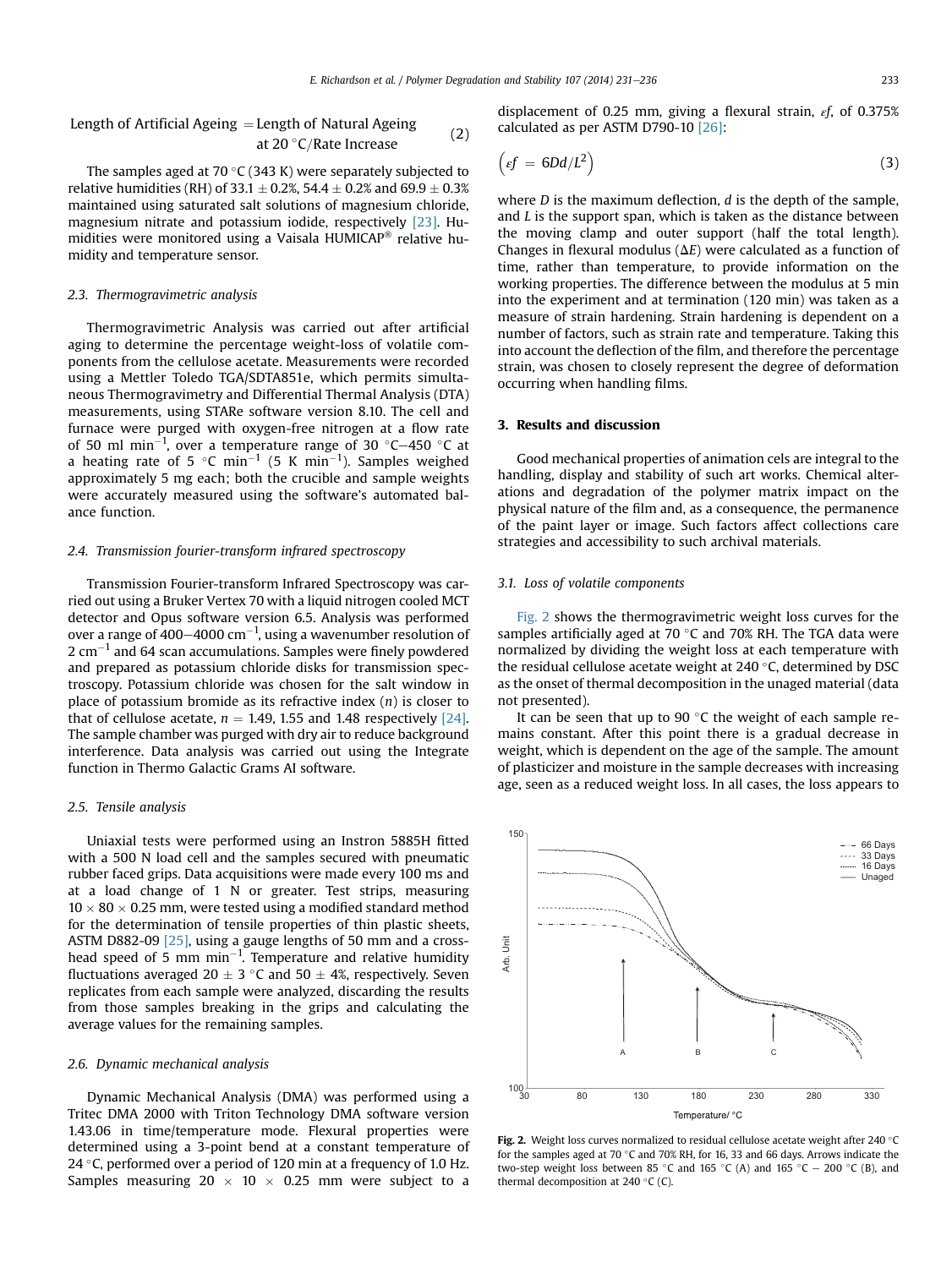be a two-step process; an initial weight loss occurring between 85 °C and 165 °C, dependent on the length of aging (A), and the second weight loss step occurs between 165 °C and 200 °C and is approximately linear between all samples (B). This second component is less easily lost from the films, remaining present in both the unaged and aged samples. The thermal decomposition of the cellulose acetate is seen to occur at 240 °C (C).

Friedman and Sorokina [\[27\]](#page-5-0) reported that at concentrations below 25 wt%, DEP is sorbed by the active sites of the cellulose acetate polymer. Above this level, it was shown that the DEP vapor pressure above the plasticized samples increased and was attributed to a portion of the plasticizer existing as an individual phase. In a study of the hydration and plasticization of cellulose acetate, McBrierty et al. [\[22\]](#page-5-0) attributed the absence of a DEP melting endotherm in the DSC heating curve to the intimate interaction of the plasticizer and polymer though intermolecular bonding. In the work presented here, the plasticizer content in the unaged material is 21 wt%, lower than the quoted levels for an unbound phase. Further work is required to investigate the two types of molecular plasticization seen in the TGA data.

Fig. 3 illustrates that the weight loss occurring between the first two increments of aging are double those found at later stages; the behavior is not linear with respect to time. It is proposed that as loosely-bound plasticizer and moisture are lost the polymer voids are reduced, thus slowing down further migration.

Transmission FTIR was used as a microanalysis technique to monitor alterations in plasticizer content in the cellulose acetate. The intensity of the CH benzene absorption band at 748  $cm^{-1}$  was used to monitor changes in diethyl phthalate content. In order to account for differences in path length due to sample preparation, peak heights were normalized against that at 602 cm<sup>-1</sup> ( $I<sub>746</sub>/I<sub>602</sub>$ ). This absorption band was chosen as internal standard as it remains unaffected by the degree of plasticization. In a similar study, Skornyakov and Komar [\[28\]](#page-5-0) used peak ratios to monitor the level of bound acetic acid in unplasticized cellulose acetate. In their study normalization was carried out using the absorption band at 2890  $cm^{-1}$ , however this proved unsuitable in the present work due to the supposition of plasticizer across this spectral region. Here, individual band intensities were determined by drawing local baselines from 764 to 724  $cm^{-1}$  and 666-532  $\rm cm^{-1}$ , respectively.

Fig. 4 shows that the loss of plasticizer as determined by FTIR follows a similar trend to that of the TGA method (Fig. 3), and can therefore be successfully applied to monitor the presence of DEP in archival films.



Fig. 3. Percentage weight loss at 240  $\degree$ C plotted against length of artificial aging in days at 30%, 50% and 70% RH.



Fig. 4. FTIR absorption ratio I746/I602 plotted against the length of artificial aging in days.

#### 3.2. Effect of relative humidity

Artificial aging at differing levels of relative humidity was carried out to determine what effect environmental moisture may play in the migration of the diethyl phthalate. Fig. 5 shows the TGA curves relating to the unaged cellulose acetate and those sample aged at 70  $\degree$ C and 30%, 50% and 70% RH for 66 days. It can be seen that the three aged curves superimpose, and that variations in relative humidity during aging have not significantly affected the loss of plasticizer from the sample matrix. This has important implications for archival storage, since moisture is known to play a major role in the eventual de-acetylation of cellulose acetate  $[29 [29-$ [31\].](#page-5-0) The hydrophobic nature of DEP does not impacted in its loss to the surrounding environment. The fact that loss of DEP plasticizer from the matrix does not appear to be affected by the relative humidity means that storage parameters of cellulose acetate film may be tailored to the needs of the polymer base rather than the plastic compound as a whole. We are currently investigating the relationship between the degree plasticization and the hydrolysis of cellulose acetate and will report on this in a future publication. Real time experiments carried out in the food and packaging industry have shown that plasticizer migration is dependent on pH, with low pH having a stimulating effect on phthalate movement [\[11,32\]](#page-5-0). This behavior proving important for cellulose acetate as the



**Fig. 5.** Percentage weight loss for the unaged sample and samples aged at 70  $\degree$ C and 30%, 50% and 70% RH, for 66 days.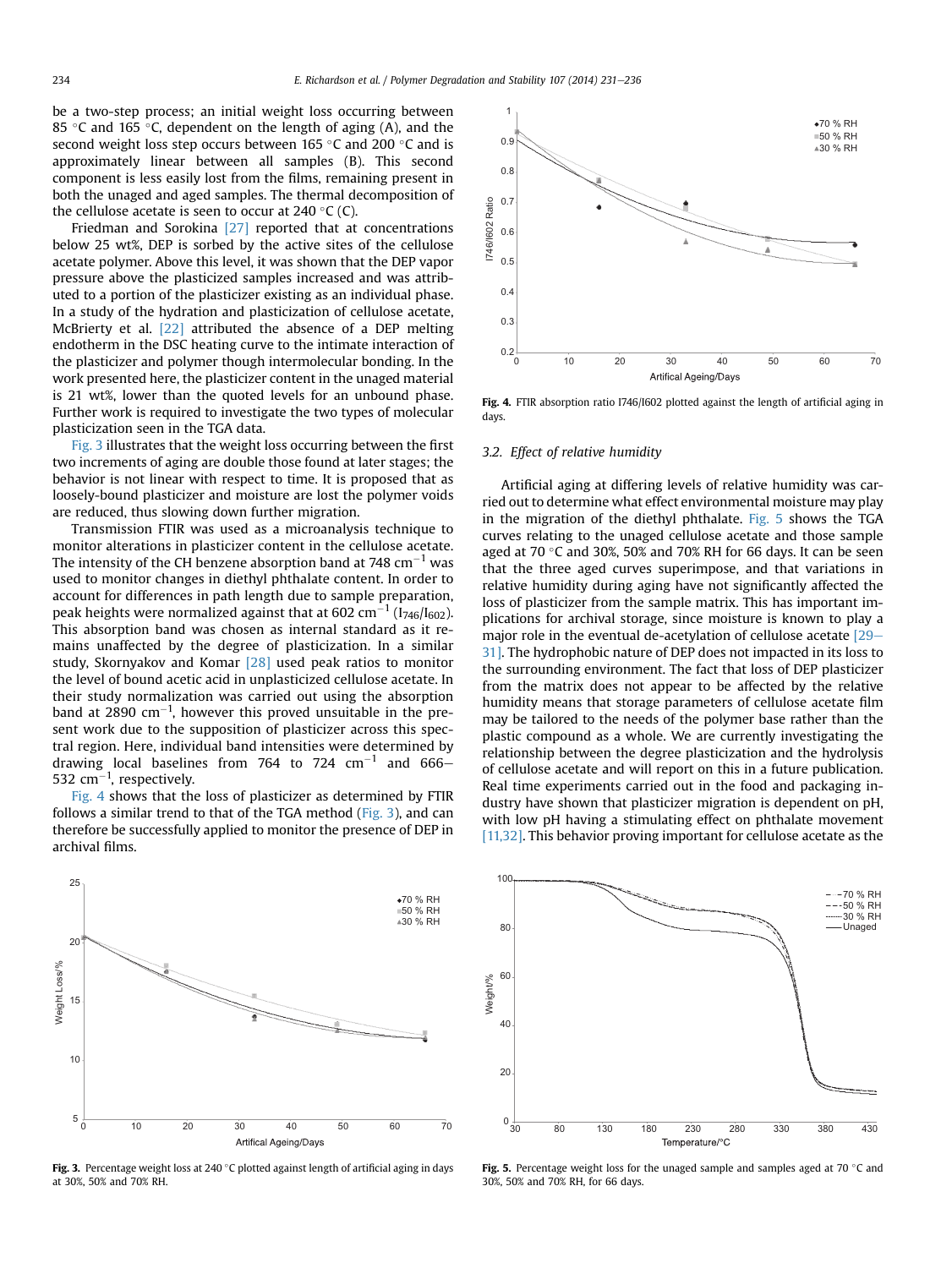eventual deacetylation of cellulose acetate will affect plasticizer migration.

### 3.3. Flexibility, strain hardening and brittleness

The 3-point bending tests were aimed at determining the time dependent working properties of the cellulose acetate at ambient conditions with a view to investigating stability during handling of film after loss of plasticizers. It is the mechanical properties of archival films that determine their use, so the flexural tests aim to mimic the effects of prolonged handling, in a similar manner to the double fold tests often employed to monitor the condition of archival paper [\[33\]](#page-5-0).

As might be expected, the initial flexural modulus exhibited an increase with the aging of the samples (data not shown). This is in agreement with a decrease in plasticizer content as the ability of the specimen to deform is restricted.

Additionally, it is shown (Fig. 6) that the samples with greater plasticizer content exhibit an increase in flexural modulus over the duration of the experiment, up until termination at 120 min. Calculating the difference in modulus ( $\Delta E$ ) between 5 min into the experiment and 120 min, it is found that there is a degree of strain hardening in the samples containing a higher degree of plasticizer.

Brostow et al. [\[34,35\]](#page-5-0) showed that for sliding wear tests, the strain hardening of various polymer films was related to the brittleness of the polymer; the most brittle materials showed reduced strain hardening. In our work, we show a similar correlation between the brittleness of the material and the strain hardening capacity ( $\Delta E$ ), seen as a positive correlation between  $\Delta E$  and the strain at break ( $\varepsilon$ <sub>b</sub>), as derived from tensile experiments (Fig. 7). Table 2 shows the brittleness  $(B)$  values obtained by exploiting the inverse relationship between the resistance to deformation, taken as the storage modulus ( $E'$ ) at 5 min into the experiment, and strain at break  $(\varepsilon_{\rm b})$  [\[35\]](#page-5-0):

$$
B = 1/(\varepsilon_{\mathbf{b}} \cdot E') \tag{4}
$$

This behavior is attributed to the degree of free volume present in the cellulose acetate film. For samples with greater plasticizer content there is greater molecular rearrangement as the film is placed under stress. As free volume decreases there is a restriction in movement of the polymer chains. This lower molecular motion and increased flexural modulus prevents dissipation of the applied stress. The material is closer to failure than those samples capable of re-arrangement under deformation. Polymers that exhibit



Fig. 6. Difference in flexural modulus between 5 min and 120 min for the unaged samples and those aged at 70 °C and 30%, 50% and 70% RH, for 16, 33, 49 and 66 days.



Fig. 7. Tensile strain at break versus difference in flexural modulus between 5 min and 120 min for the unaged samples and those aged at 70  $\degree$ C and 30%, 50% and 70% RH, for 16, 33, 49 and 66 days.

greater strain hardening are tougher and tend to undergo ductile, rather than brittle, deformation due to suppression in strain localization [\[36\].](#page-5-0) The reduction in a materials ability to strain harden may provide a successful means of condition assessment for archival film, indicating brittle behavior, and informing handling strategies for fragile material.

Taking the average values for the three humidity regimes, [Fig. 8](#page-5-0) illustrates the correlation between strain hardening of the films and plasticizer loss determined by TGA and FTIR. If working limits are applied the strain hardening capabilities of a film of given thickness (here 0.25 mm) may be used as a measure of vulnerability to physical damage and successfully monitored using independent microanalytical techniques. The tensile tests revealed the elastic limit of the unaged film to be 65% of the strain at break. Given the positive correlationwith the change in flexural modulus, it was decided to set the boundary for safe handling as 65% of the strain hardening capacity, corresponding to a  $\Delta E$  value of 0.08 GPa. This relates to a remaining volatile content of 13.9% as determined by TGA, and a value of 0.61 for the FTIR I746/602 ratio. Although this calibration data relates only to cellulose acetate film measuring 0.25 mm in depth, through correlating mechanical properties with independent techniques, we illustrate the potential for determining the physical stability of archival film without the need for bulk analysis.

#### 4. Conclusions

Table 2

The artificial aging studies have shown that the loss of diethyl phthalate from cellulose acetate film appears to be independent of the surrounding relative humidity.

It was clearly shown that the flexural properties and the physical stability of cellulose acetate film are intimately related to the degree of plasticization. Strain hardening and, hence, brittle behavior was correlated with the plasticizer content, which was monitored using thermogravimetric analysis and Fourier-transform infrared spectroscopy. For archival film the distribution of internal stress is

| Table 2 |  |                                       |  |
|---------|--|---------------------------------------|--|
|         |  | Average values of brittleness $(B)$ . |  |

| Sample  | $B$ (%Pa) | $\varepsilon_{\rm h}/\%$ | E'/Pa        |
|---------|-----------|--------------------------|--------------|
| Unaged  | 1.44E-11  | 26.09                    | $2.67E + 09$ |
| 16 days | 1.80E-11  | 17.45                    | $3.18E + 09$ |
| 33 days | 2.23E-11  | 13.48                    | $3.33E + 09$ |
| 49 days | 2.69E-11  | 10.93                    | $3.40E + 09$ |
| 66 days | 3.10E-11  | 9.44                     | $3.41E + 09$ |